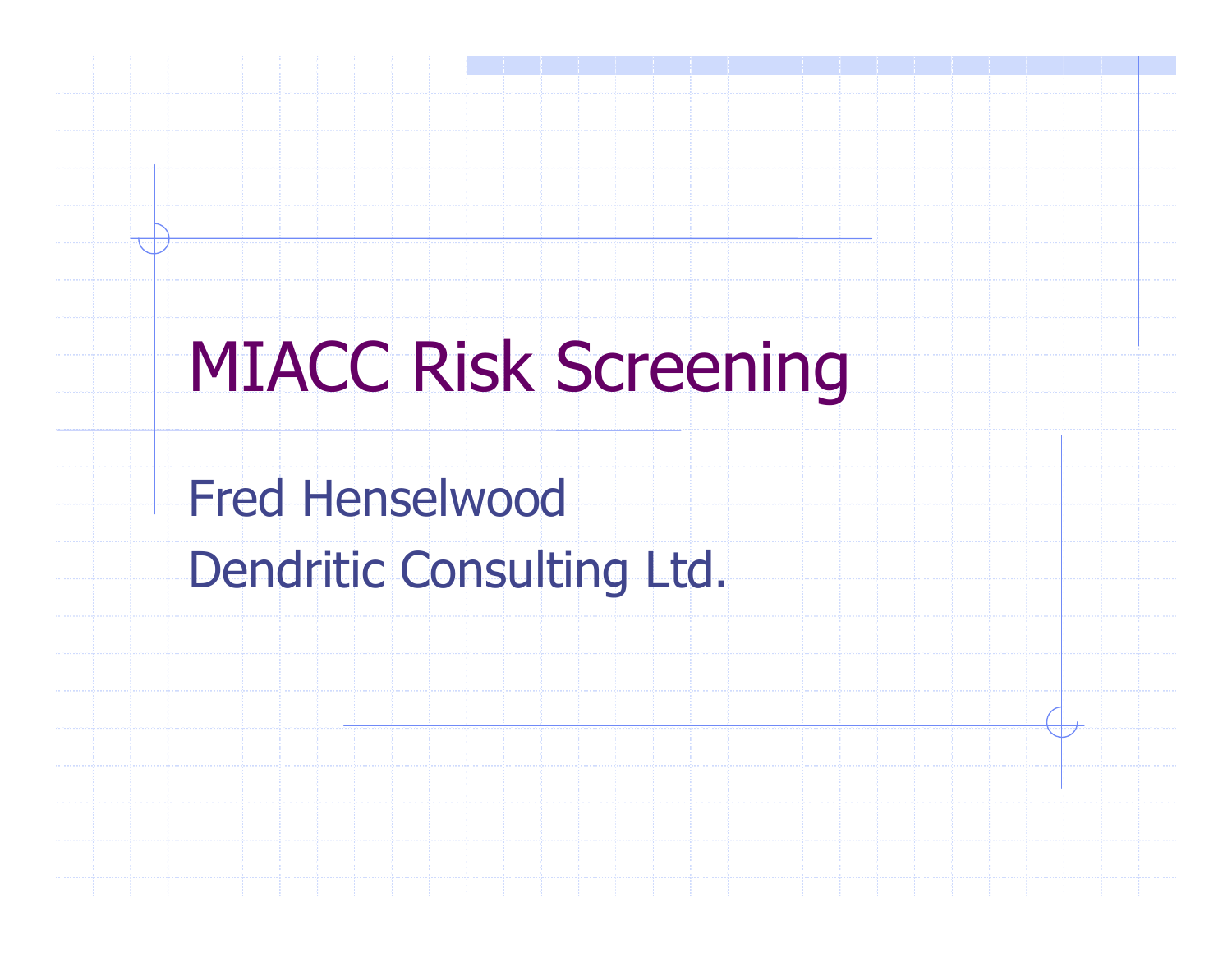# **Objectives**

Review the MIACC approach for Land Use Planningn. **Exercise Criteria**  Screening Approach (Initial Screening Tool) ◆Current Usage **Orivers ◆Benefits**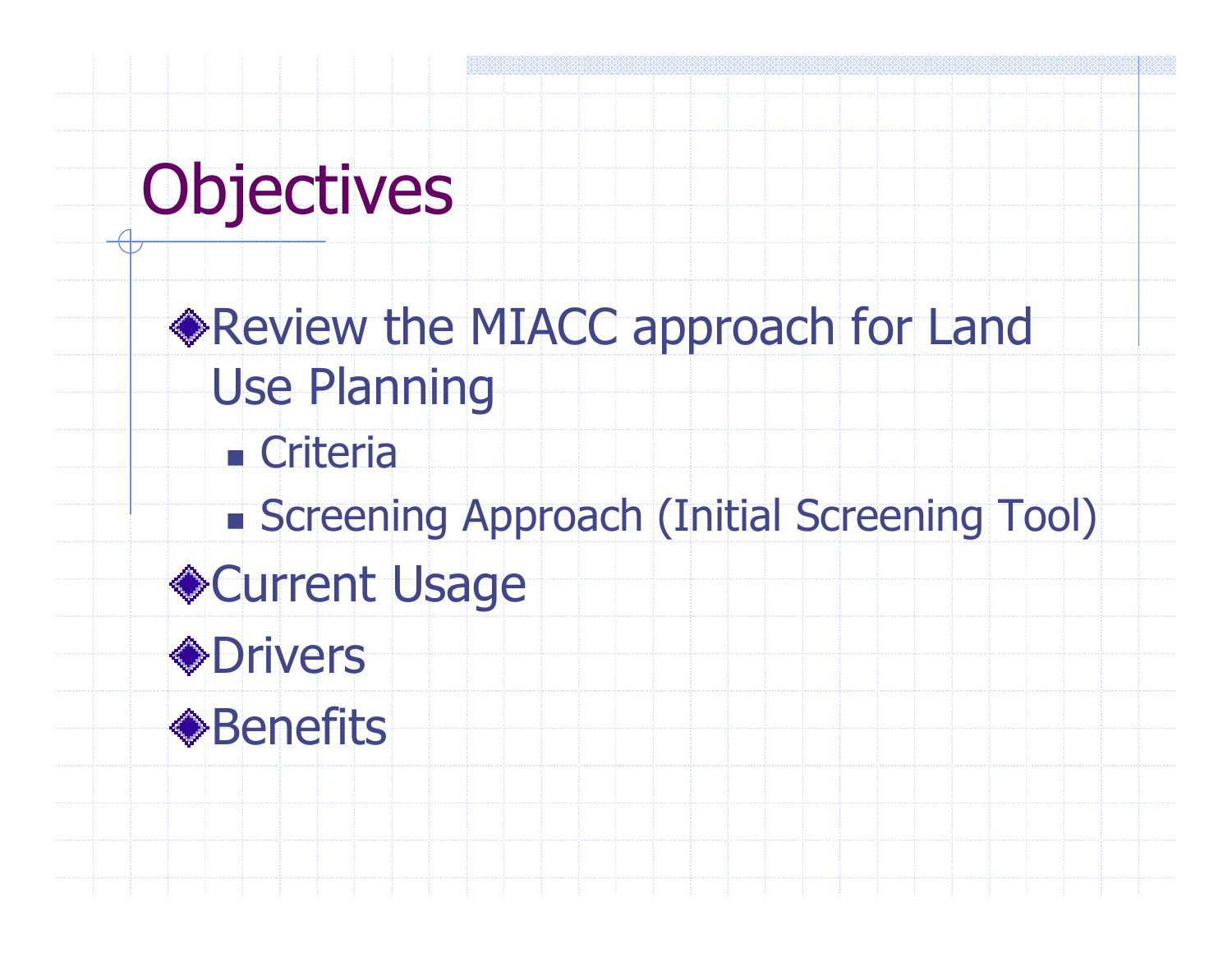### MIACC – Initial Screening Tool

"The Purpose of this Guide is to aid municipalities and industry in assessing the risks to public safety associated with hazardous substances. It is a tool that can be used to identify the potential impact from the release of a hazardous substance."

Risk Assessment - An Initial Screening Tool, 1997 ed.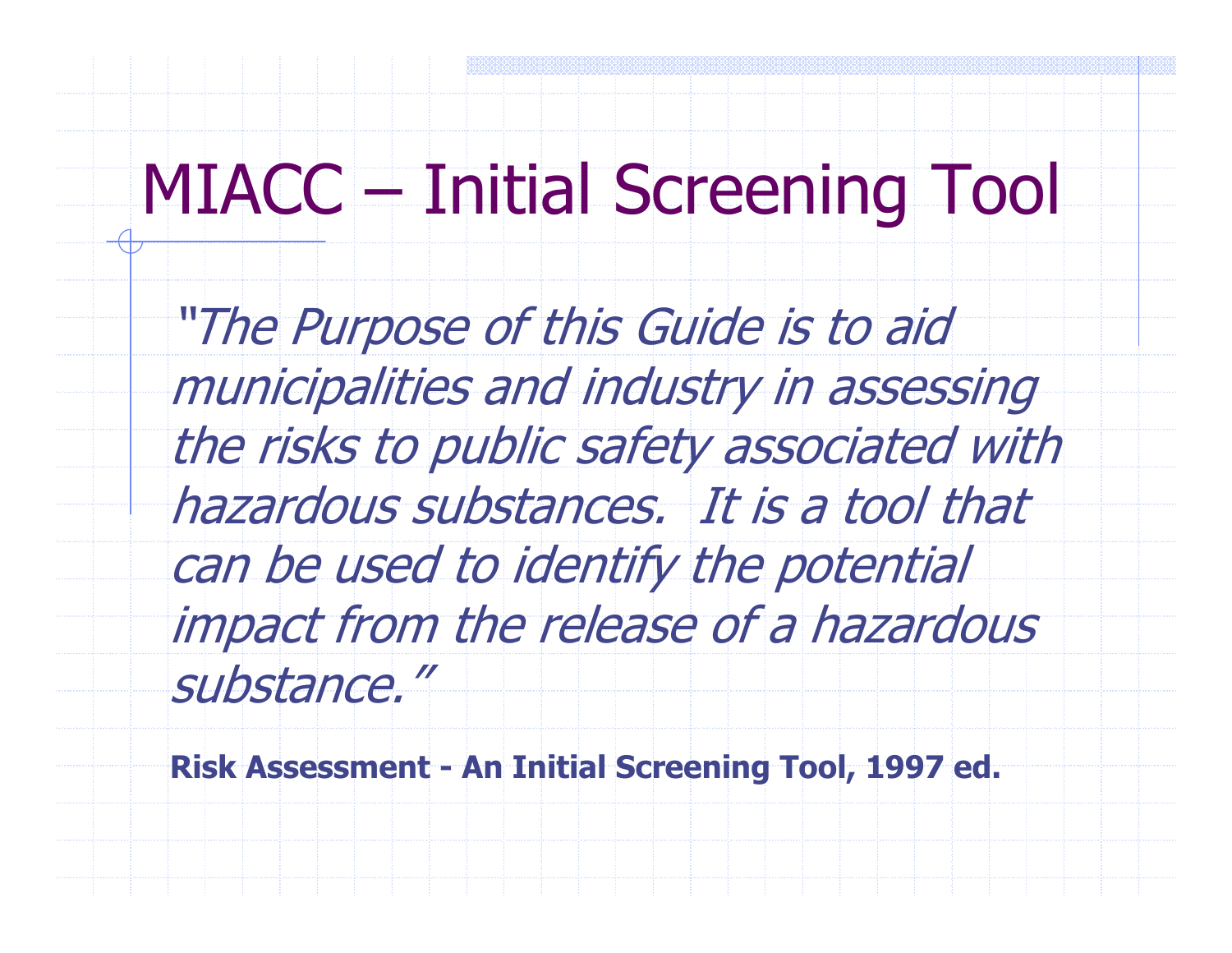# Criteria (Requirement)

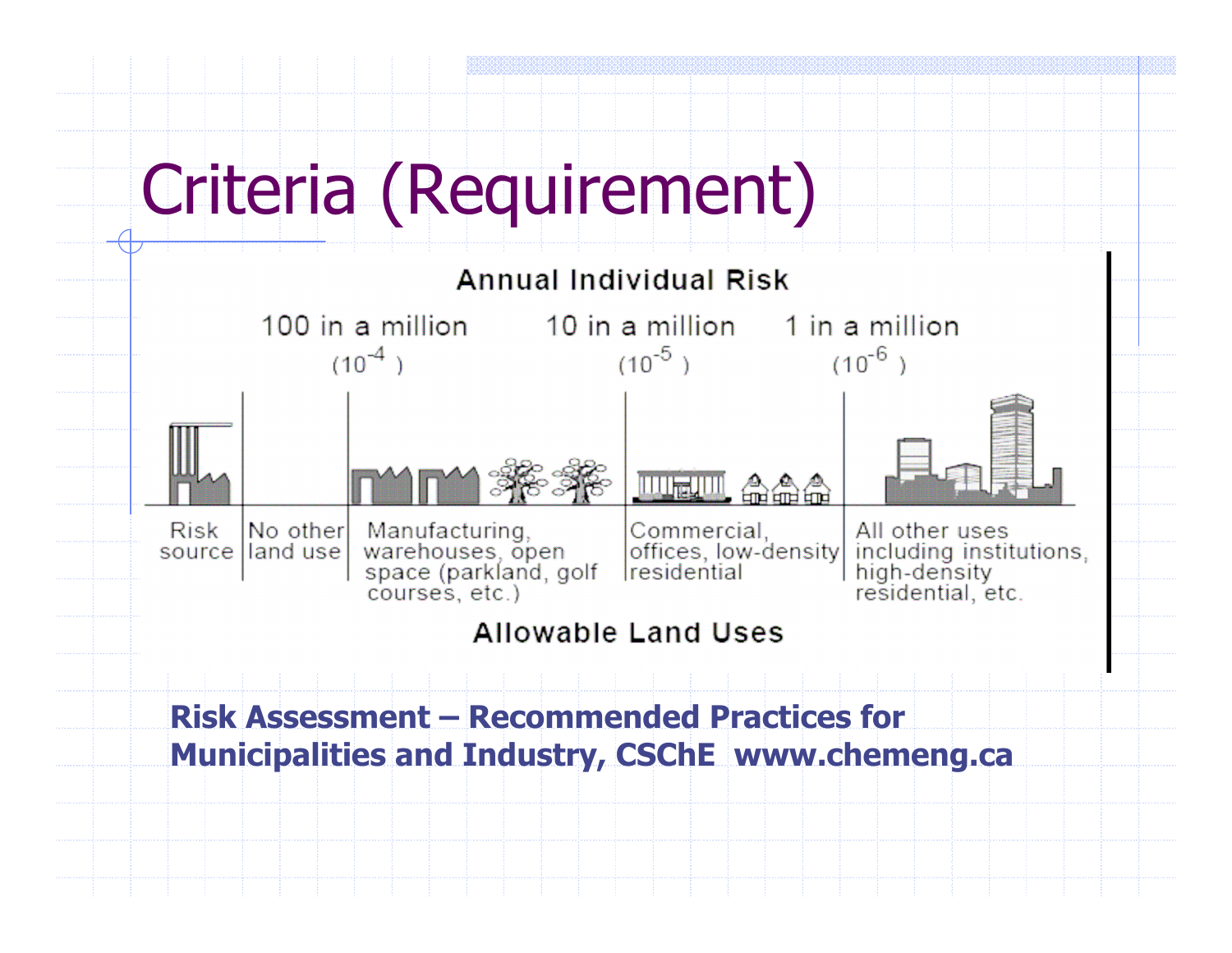## Risk Criteria Approach

Based on Geographic Risk Conceptsn. **Relatively ease to evaluate** n. **Relatively ease to describe** ◆Suggests Societal Risk Concepts Reflects population density issues

#### Issue as to where do Roadways fit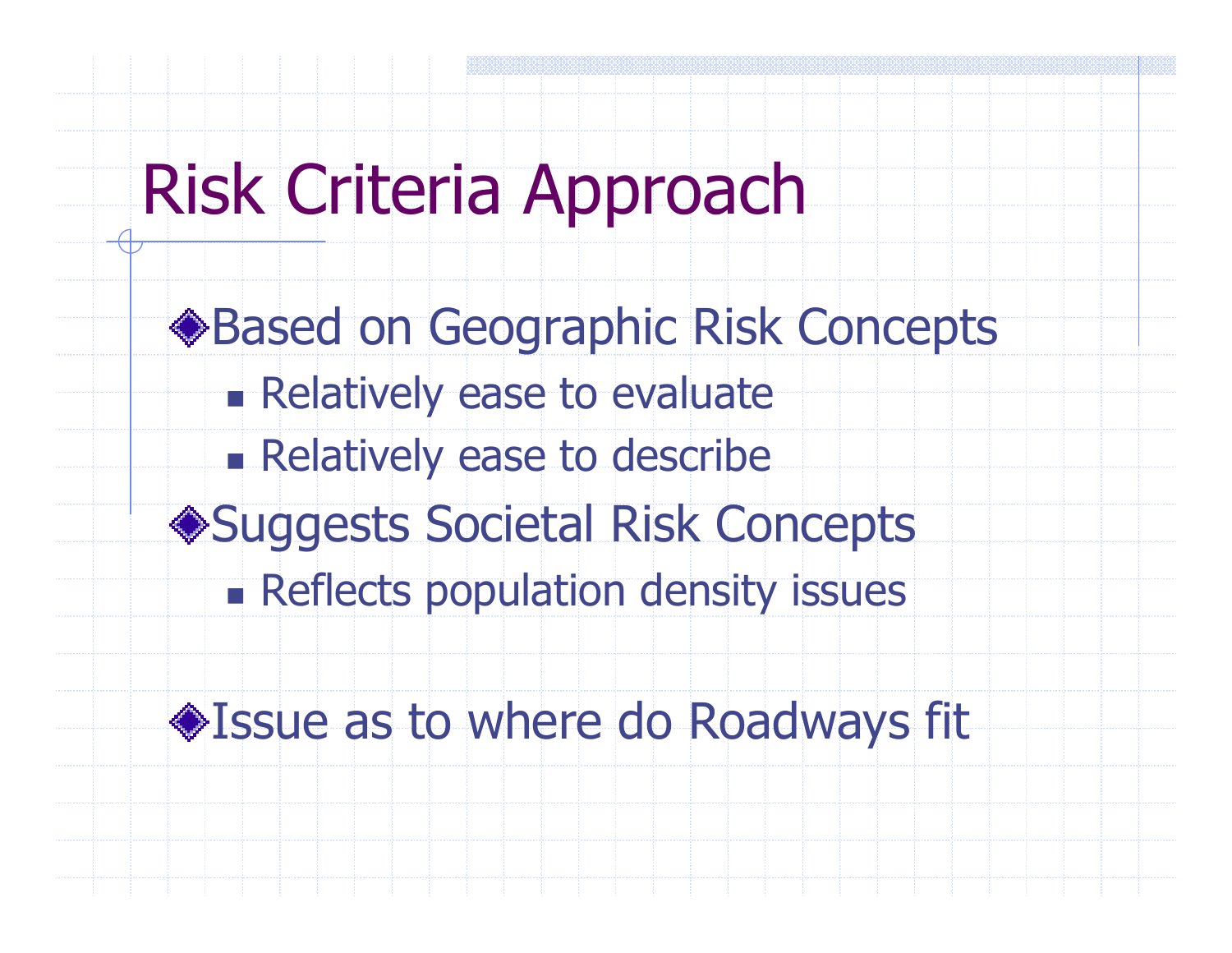# Methodology (Optional)

"When the application of the initial MIACC methodology determines that a particular installation presents an unacceptable risk to the community, further analysis may show there is not a concern."

Risk Assessment - An Initial Screening Tool, 1997 ed.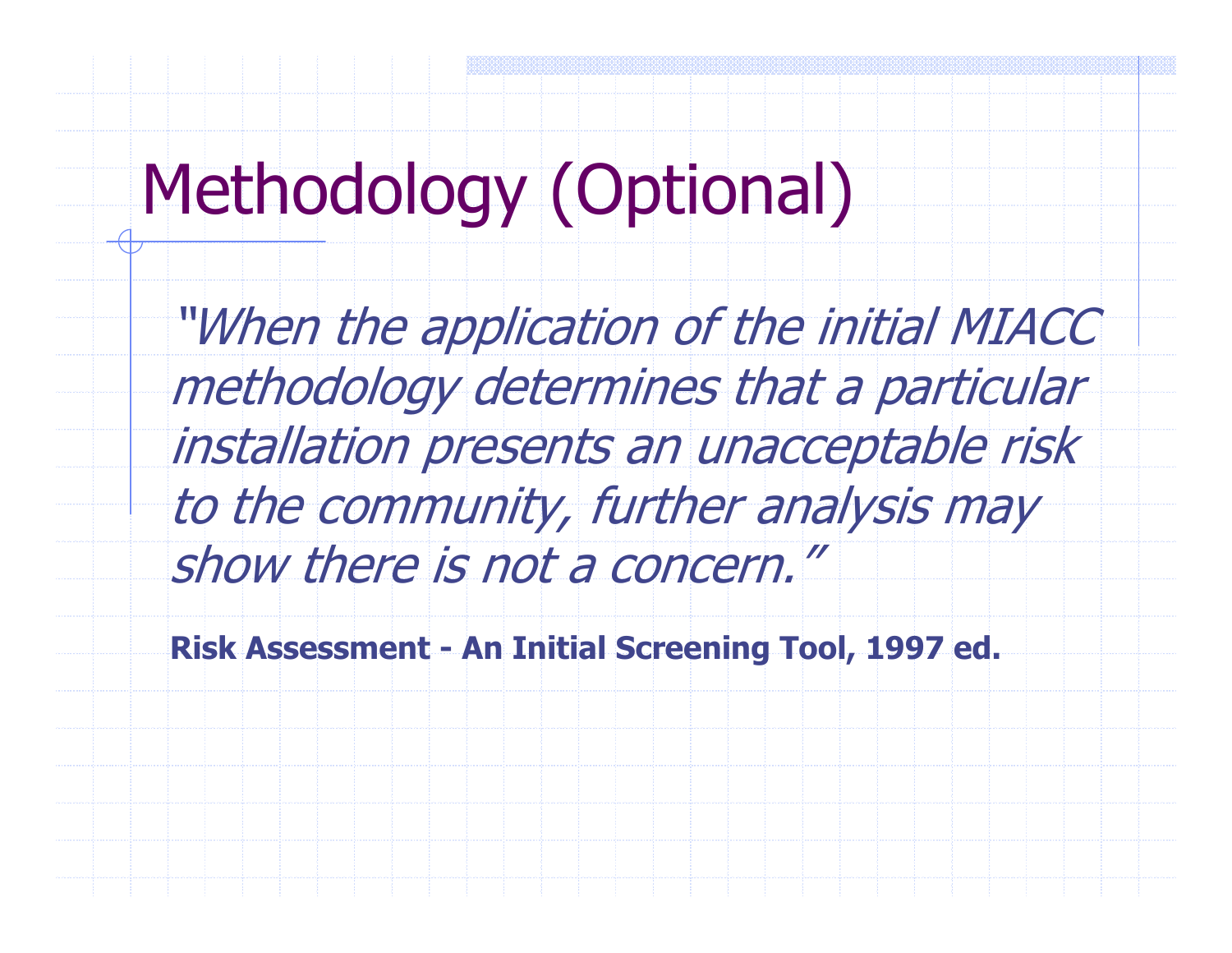# Risk Screening Approach

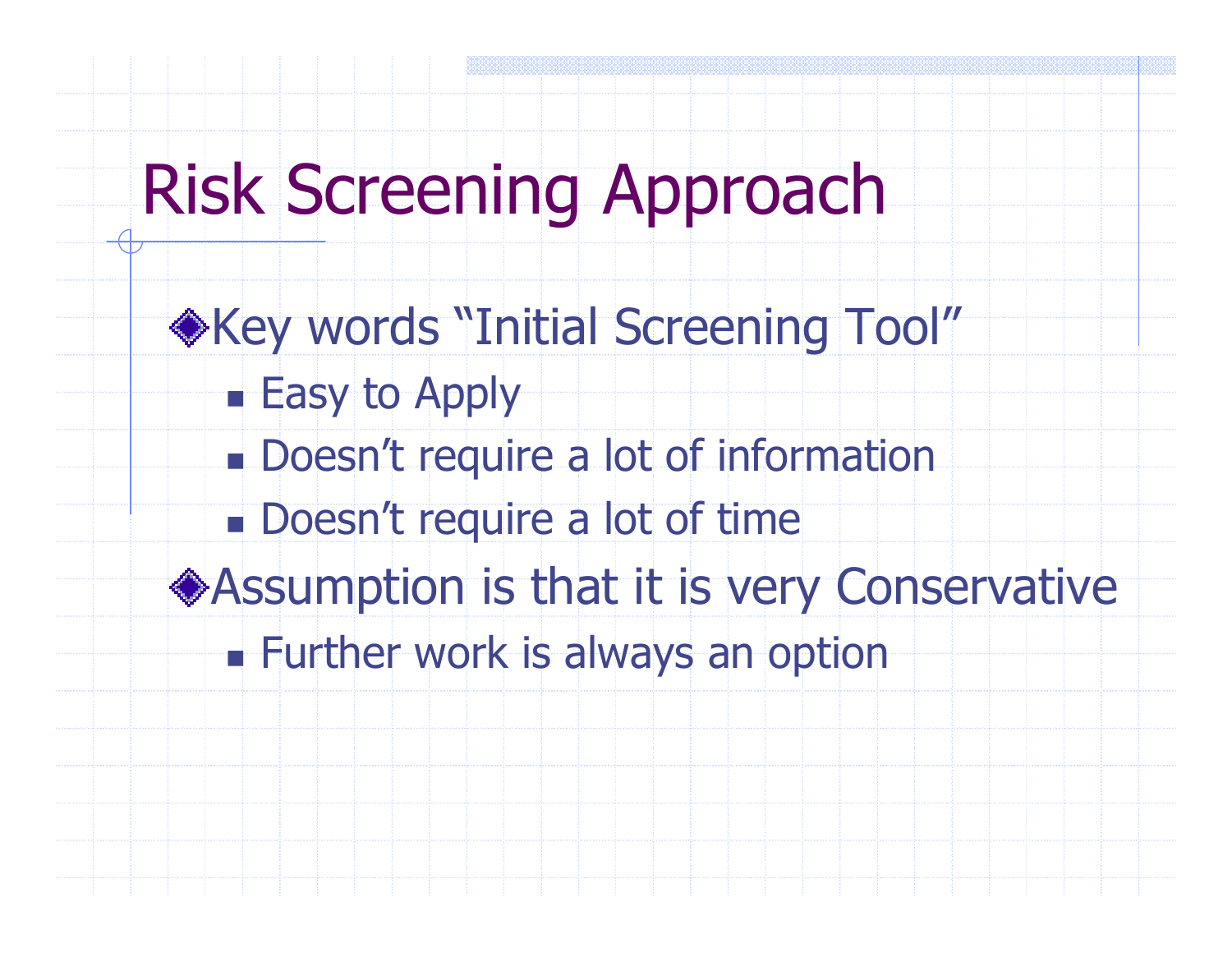### Risk Calculation

Rd $_{\sf d}$  = F  $\times$  P 1×P2×P3

> $\mathsf{R}_{\mathsf{d}}$ d = Individual risk at distance d

- $F = F$ requency of Release
- $\mathsf{P}_1$  $\alpha_1$  = Probability of exposure at  $d$ , give the release
- $P<sub>2</sub>$  $_2$  = Probability of failure to shelter, shield, or  $\epsilon$ evacuate

 $\mathsf{P}_3$  $B_3$  = Probability of fatality at  $d$ , given the exposure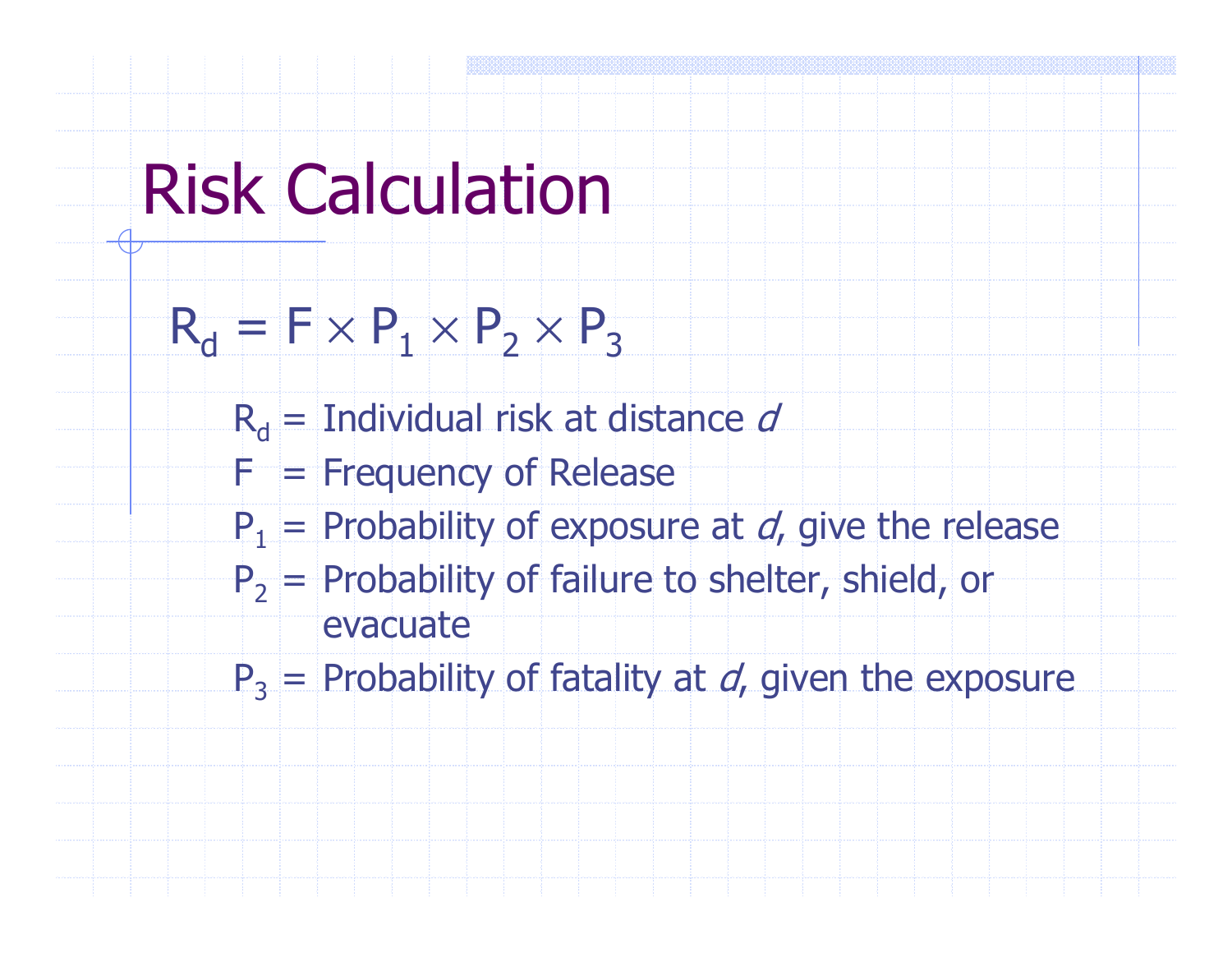# **Probabilities**

◆Probability of Exposure n.  $\blacksquare$  P<sub>1</sub> = 1 (if within *d* exposure is assumed) ◆ Probability of Failure to Protect n.  $P_2 = 0.1$  (90% chance of escape) ◆ Probability of Fatality n.  $\blacksquare$  P<sub>3</sub> = 1 (if escape fails fatality is assumed)

n. **Probabilities are assumed to be conservative**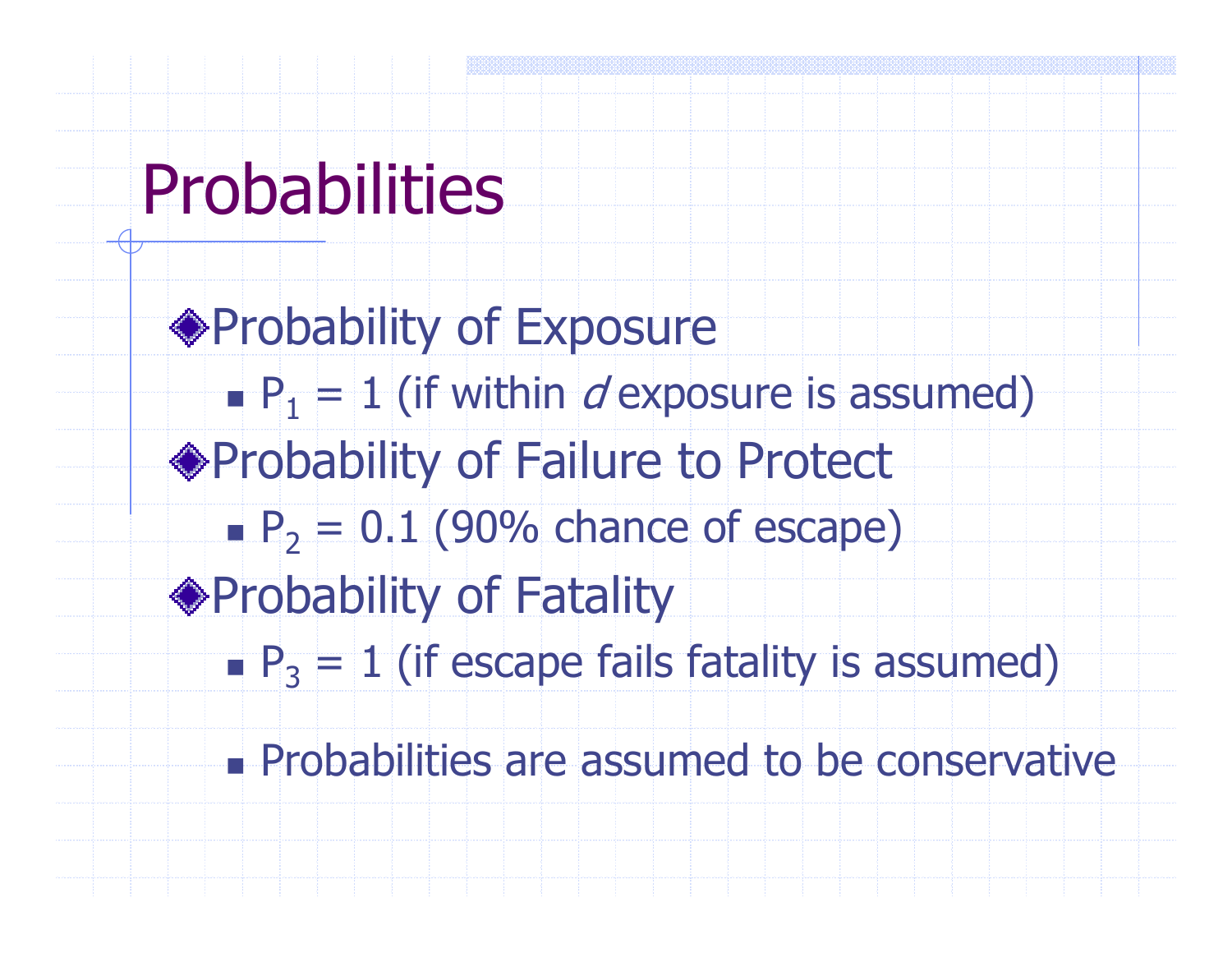### Focus on Two Scenarios

#### **◆Small Event**

- n.  $\blacksquare$  **10% of inventory released over 30 minutes**
- n. **. One release every 100 years (F is defined)**

#### **◆Big Event**

- 100% of Inventory over 30 minutes
- n. **- One release every 10,000 years (F is defined)**
- n. **Examption that F is conservative**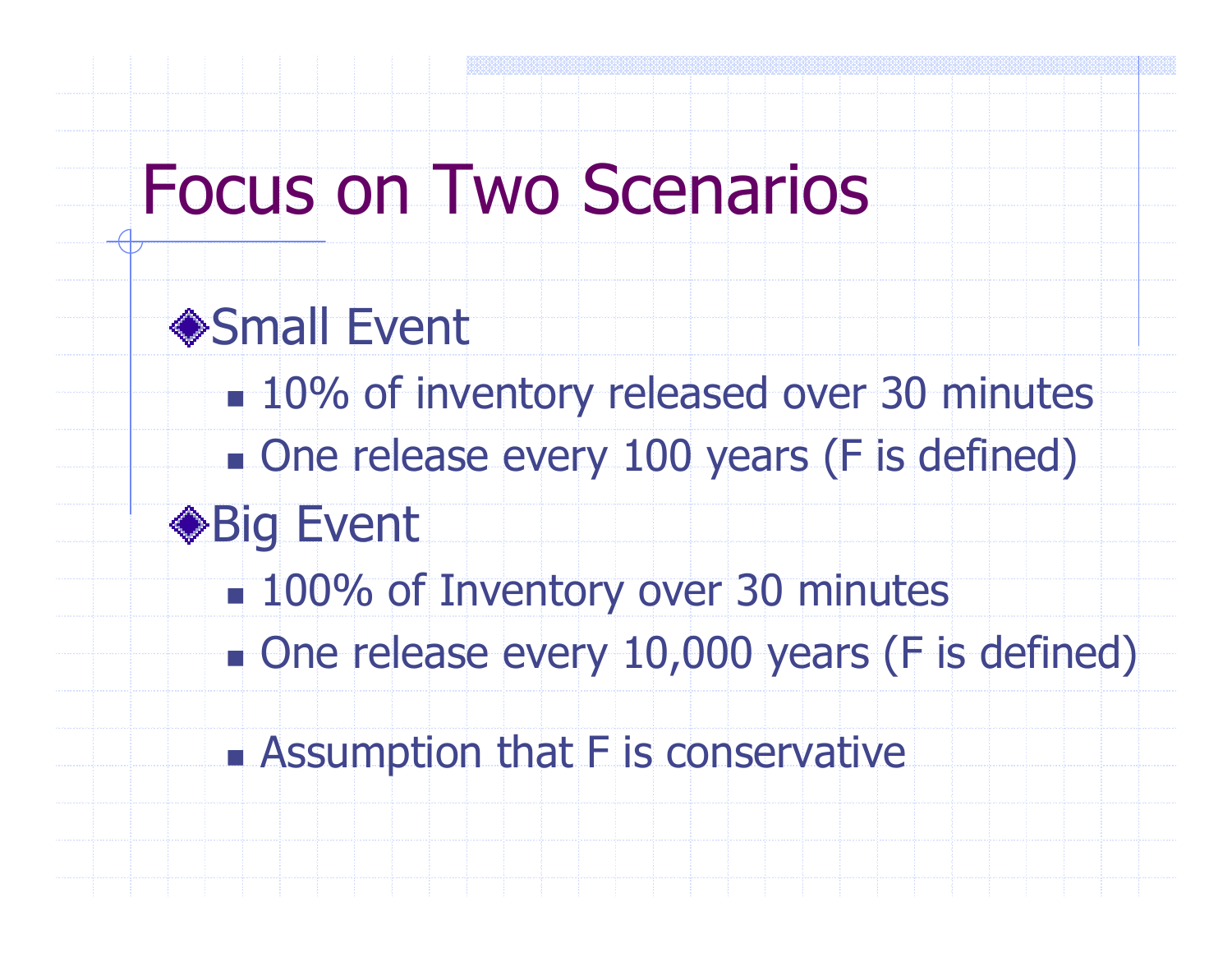## Determination of Distance (d)

#### ◆Dutch Guide is the basis of the **Methodology**

- n. **Function of Material Properties (phase of** the material, flammability, toxicity)
- n. **Number of Outcomes are Considered** based on the Nature of the Material (Pool Fires, Vapour Clouds, Toxic Releases)

i.e. 100 Tonnes of Butane  $d = 85$  m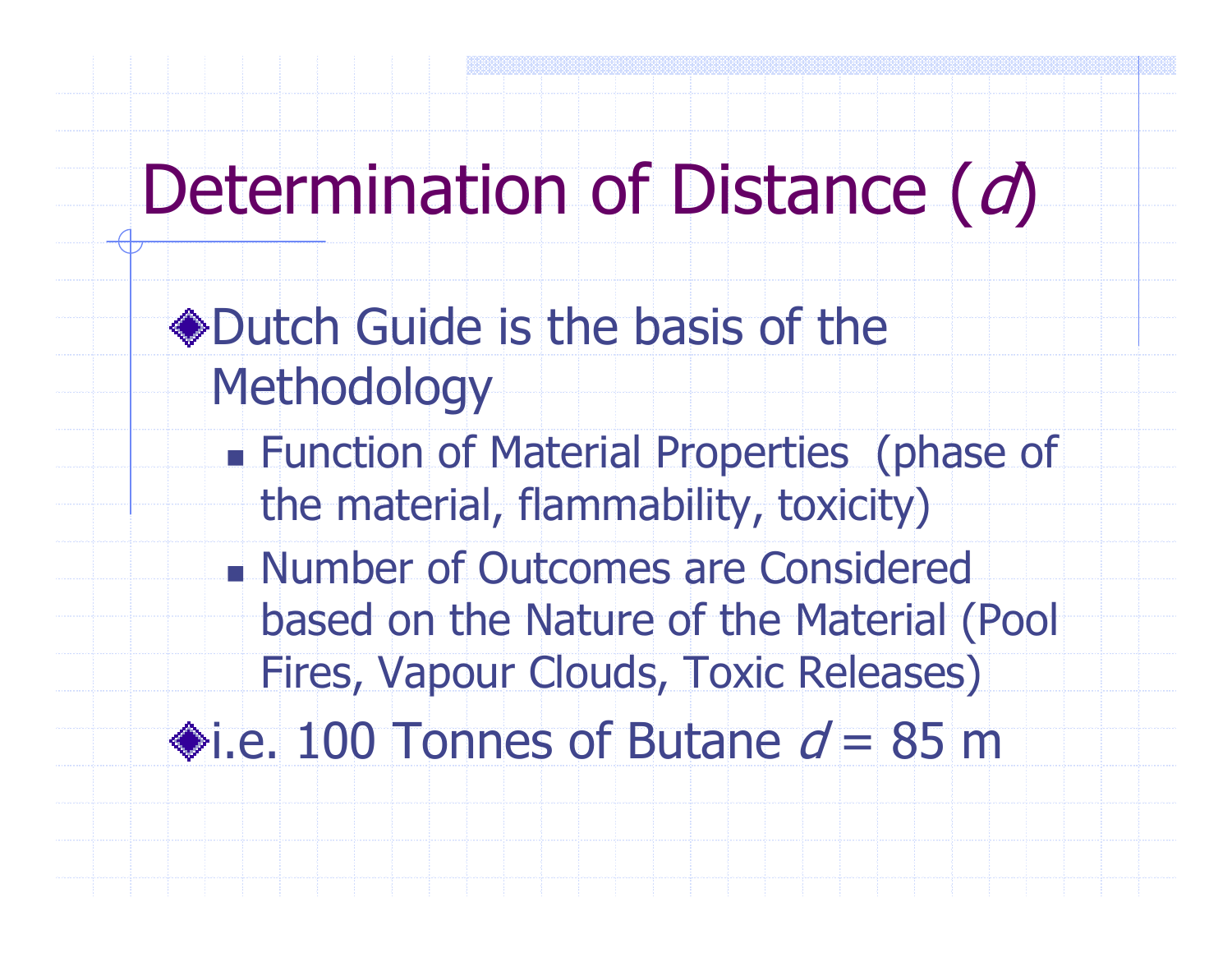## Mathematical Data Treatment

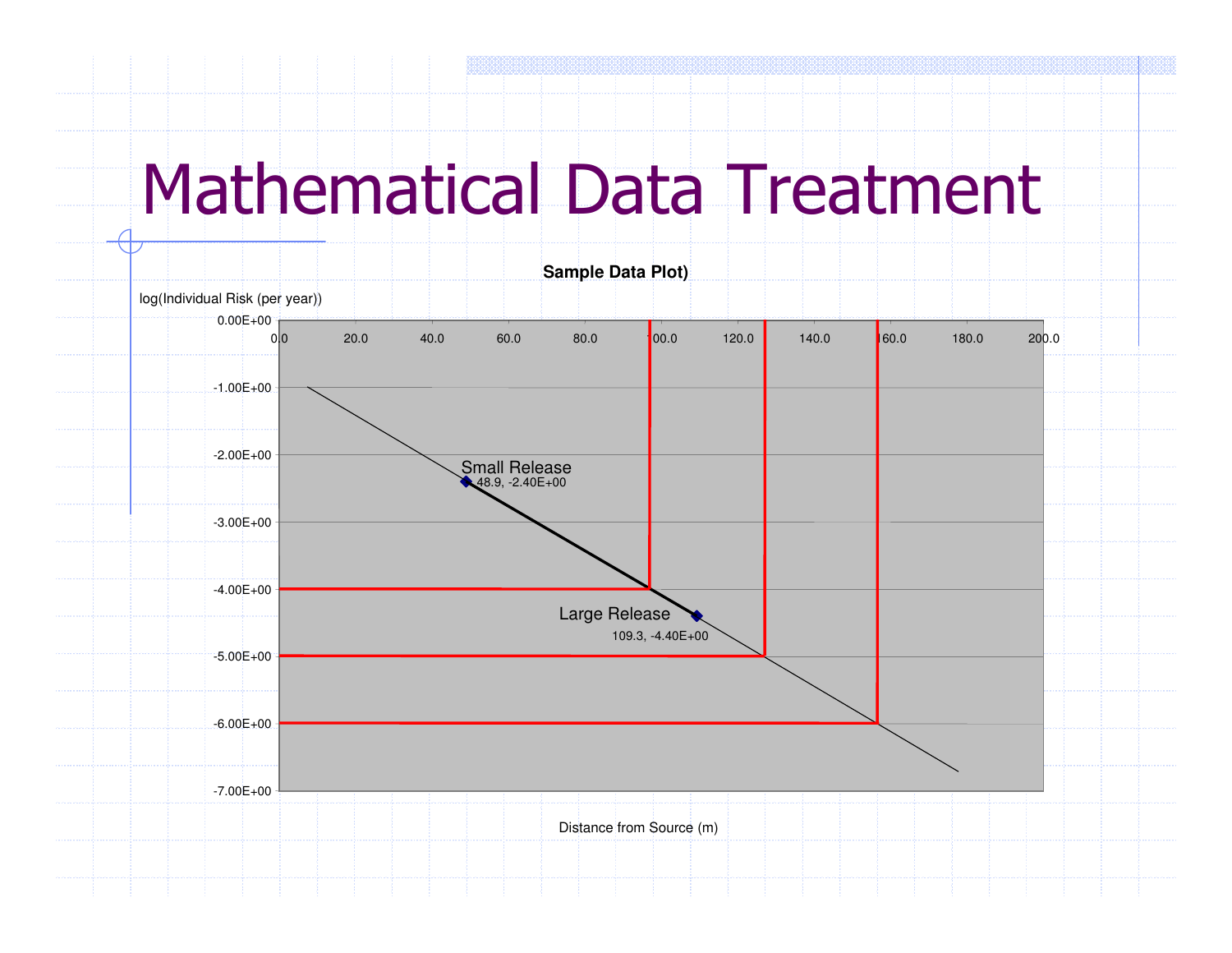### Benefits of the MIACC Approach

◆ Very simple to apply n. **Data inputs are readily available and** definedn. **Example 11 Example 12 Terms** interpretation of the values ◆Believed to be conservative in nature n. **Each of the inputs are typically considered** to be conservative**- Does not limit further analysis**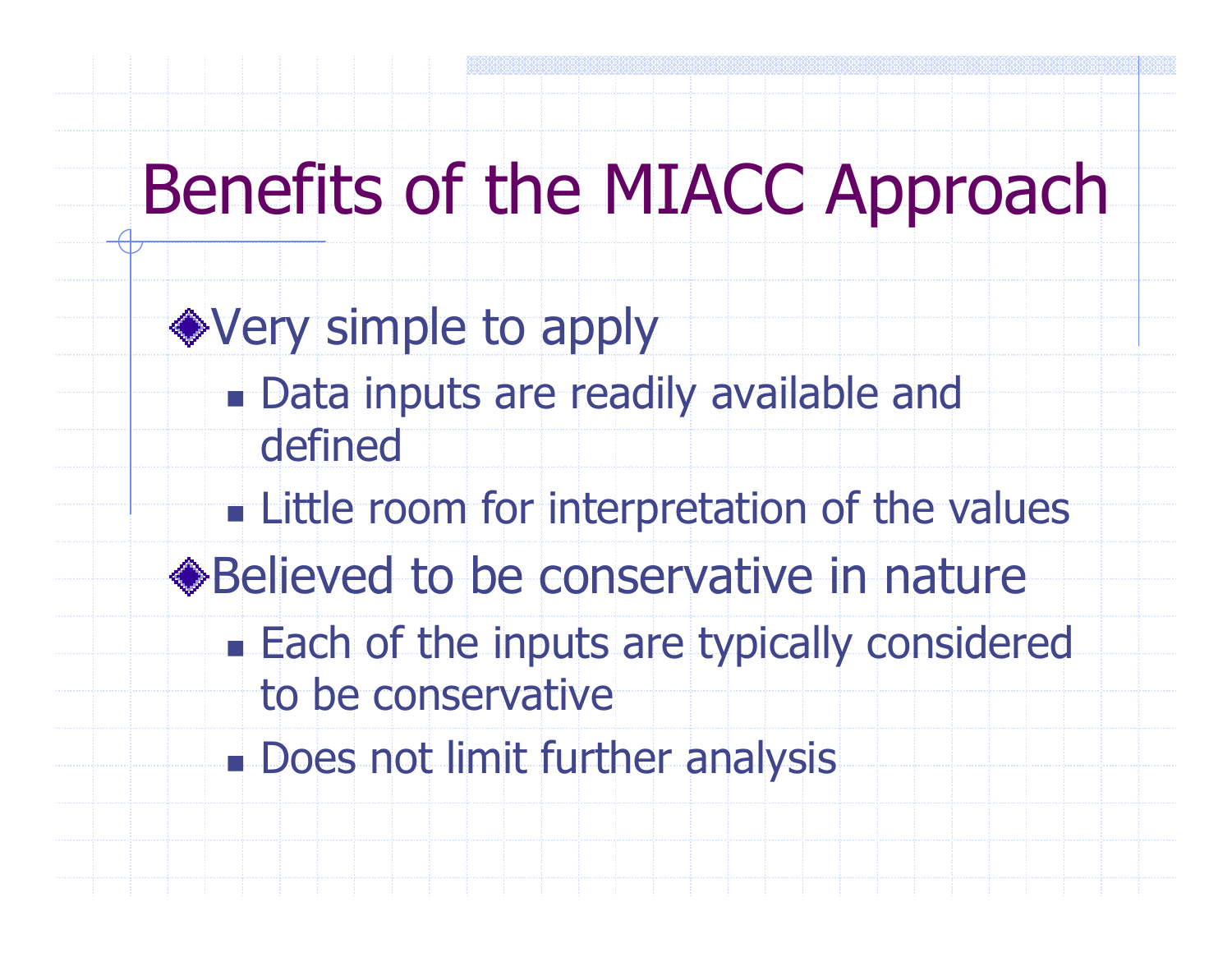## Use of MIACC Criteria

Sturgeon County (NW of Edmonton)n. **Bylaw 819/96 - 6.21.3 (b) iv)** 

"determine annual individual risk and compare to MIACC's risk acceptability criteria;"

http://www.sturgeoncounty.ab.ca/pdf\_files/bylaw\_oct04.pdf

n. **Similar Bylaws apply throughout the Alberta** Industrial Heartland (Edmonton Industrial area)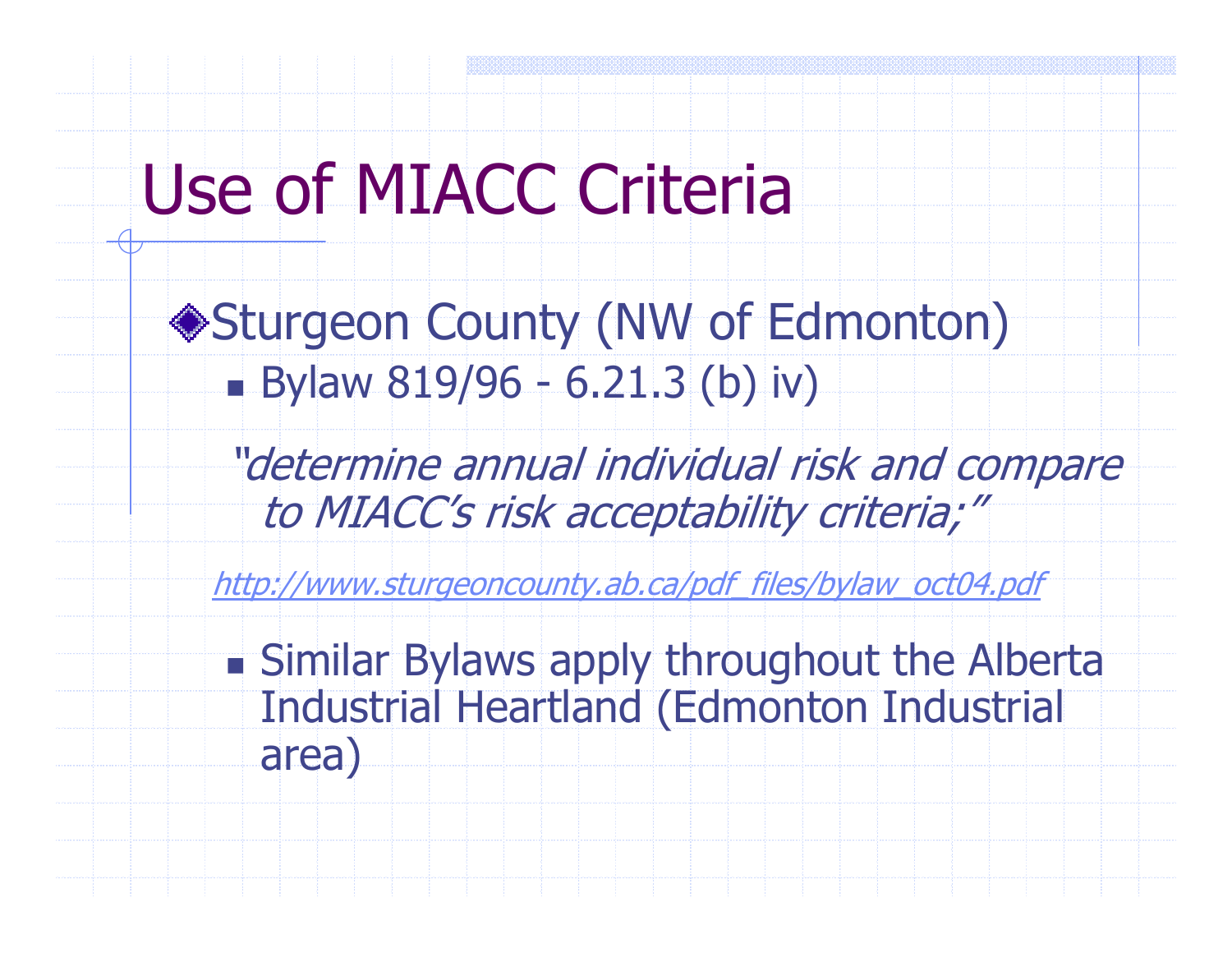# **Implications**

MIACC may not be in existence But MIACC requirements are in existencen. Municipal requirement (Land use bylaws) n. Separate from Provincial (Alberta) Energy and Utility Board requirementsCriteria isn't flexible but the approach and calculations are flexible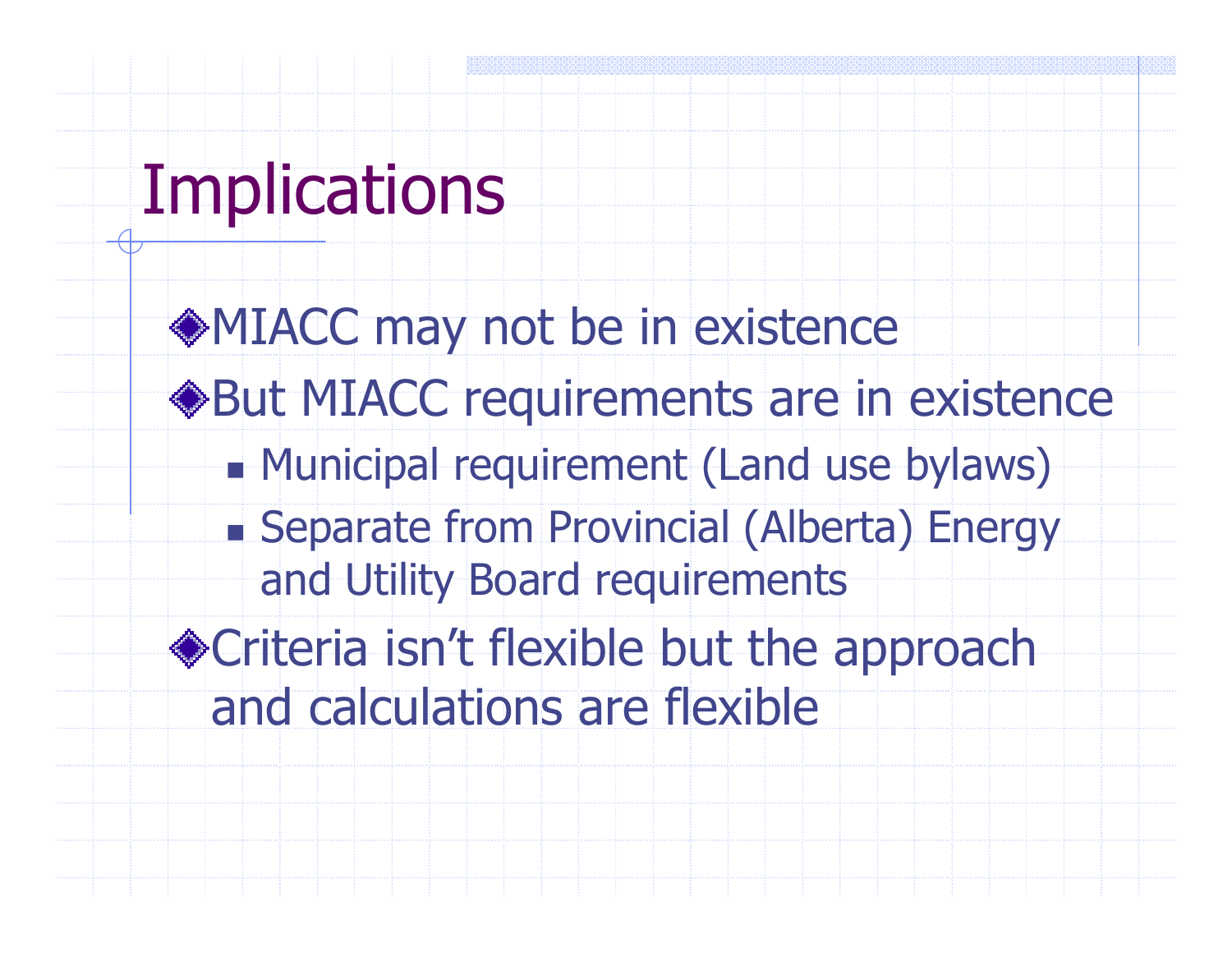# Typical Company Drivers

◆They want to meet the county requirements (protect the public)They want to be upfront about the risks their operations representThey want to proceed in a nonconfrontational mannerThey want their approval as soon as possible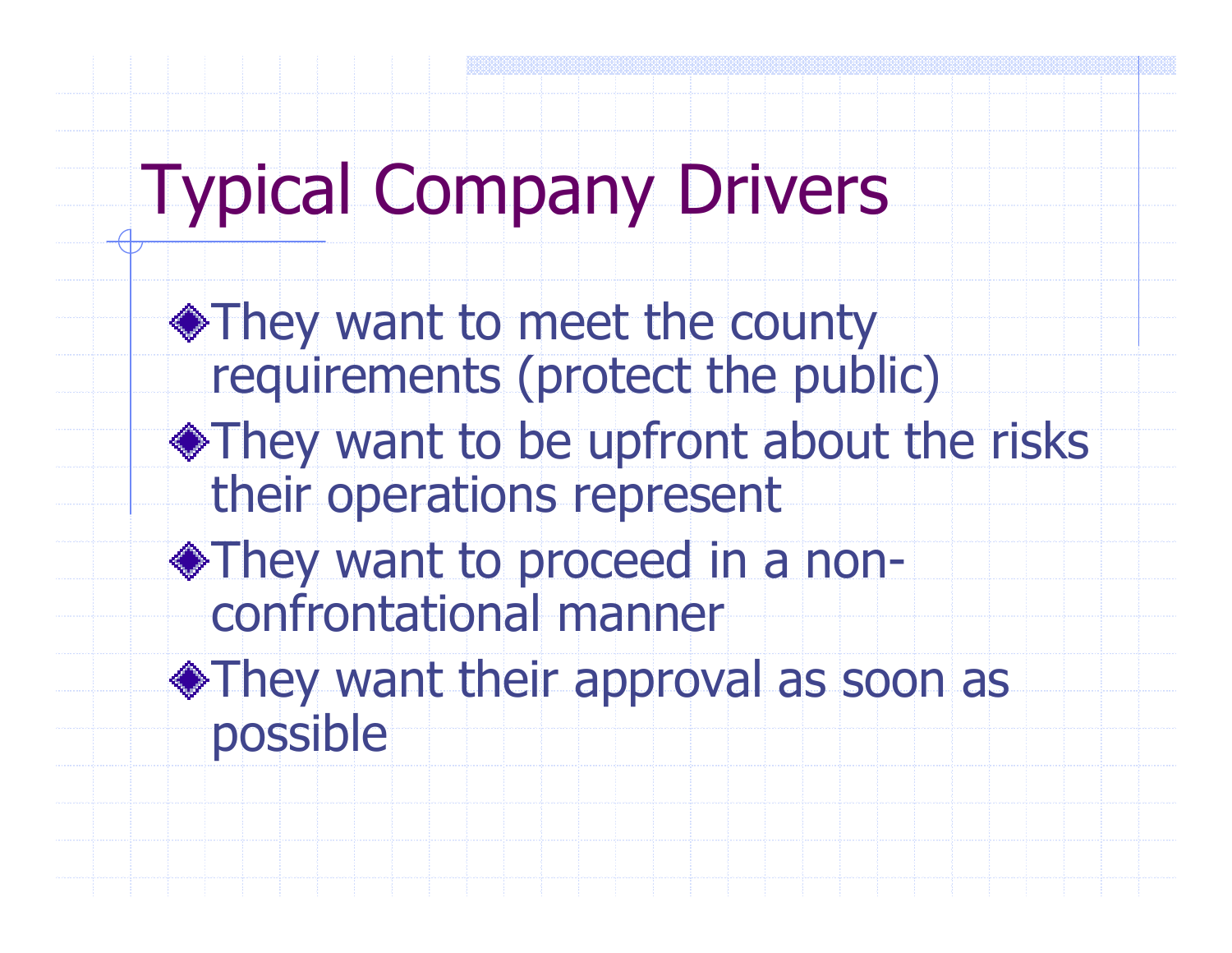## Typical County Drivers

They want to protect the publicn. Why they have asked for MIACC calculations They want to be able to verify and trust the results of the various risk studiesn. **. Often they want to know the qualifications** of the person doing the work**n** Often they advise that a third party will review the work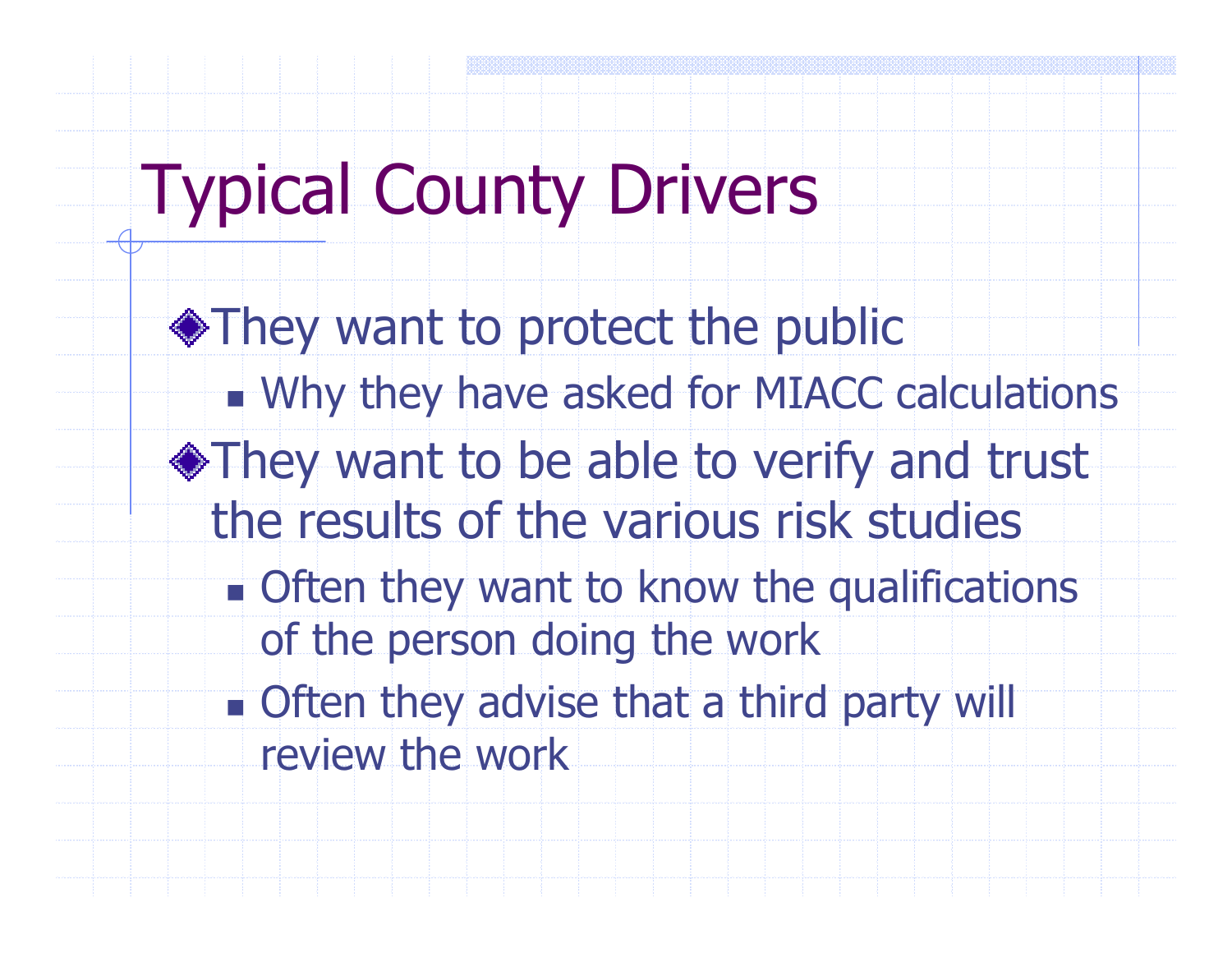# My Drivers

**I** want the work to be recognized as being based on MIACC I want to keep the calculations simple I do not want to get questions from the counties when they review my workn. **Refinimum number of assumptions** n. **. The work needs to be readily reproducible** ◆I want to clearly be conservative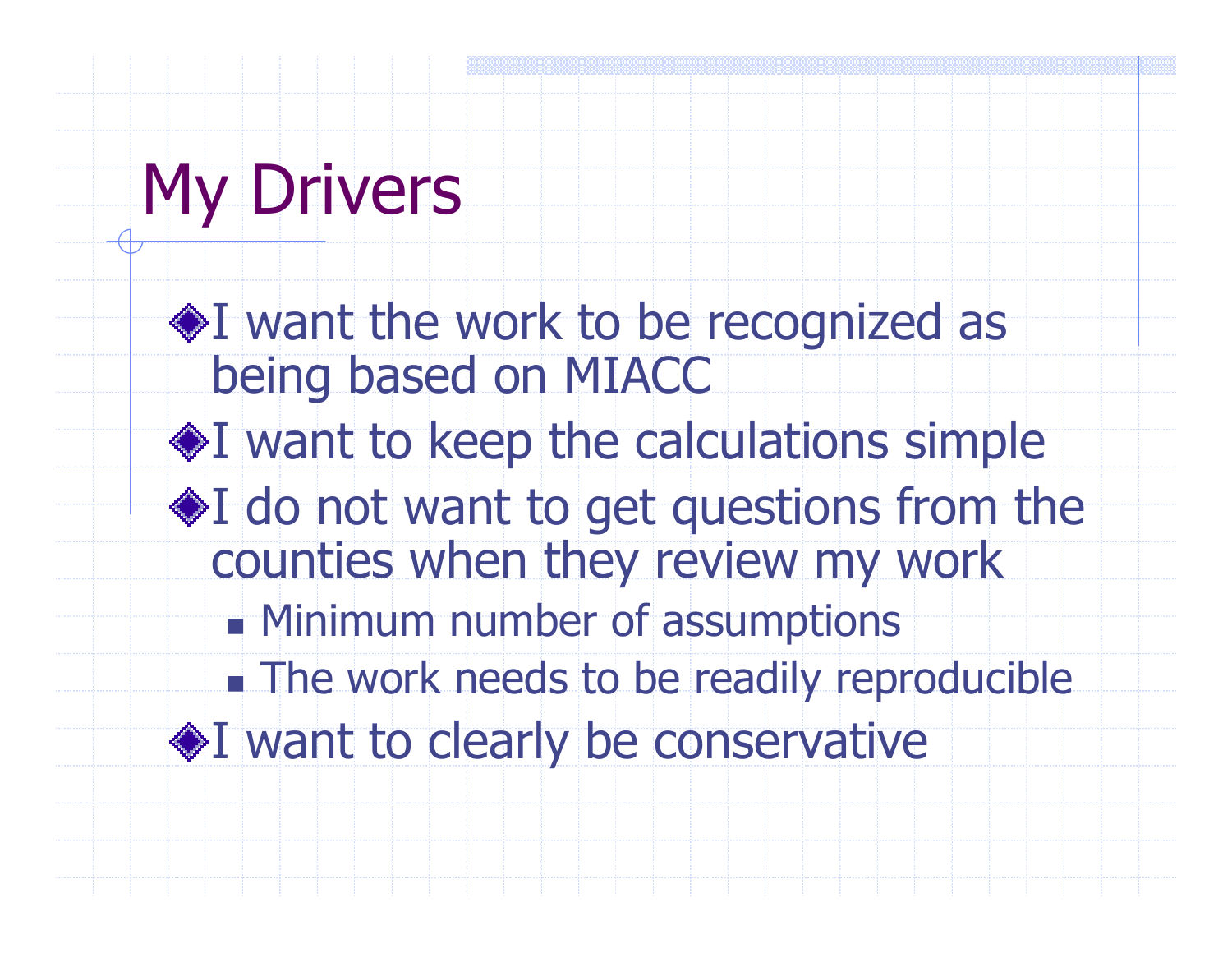### Common Drivers

◆ Protect the Public Share appropriate risk informationT. Avoid confidentially issues (public data) **Example 21 Example 12 Follow Commitments**) **Example 2** Avoid debate (debate equals delays)n. **Exagered on the approach** n. **Exagree on the assumptions** n. Agree on the results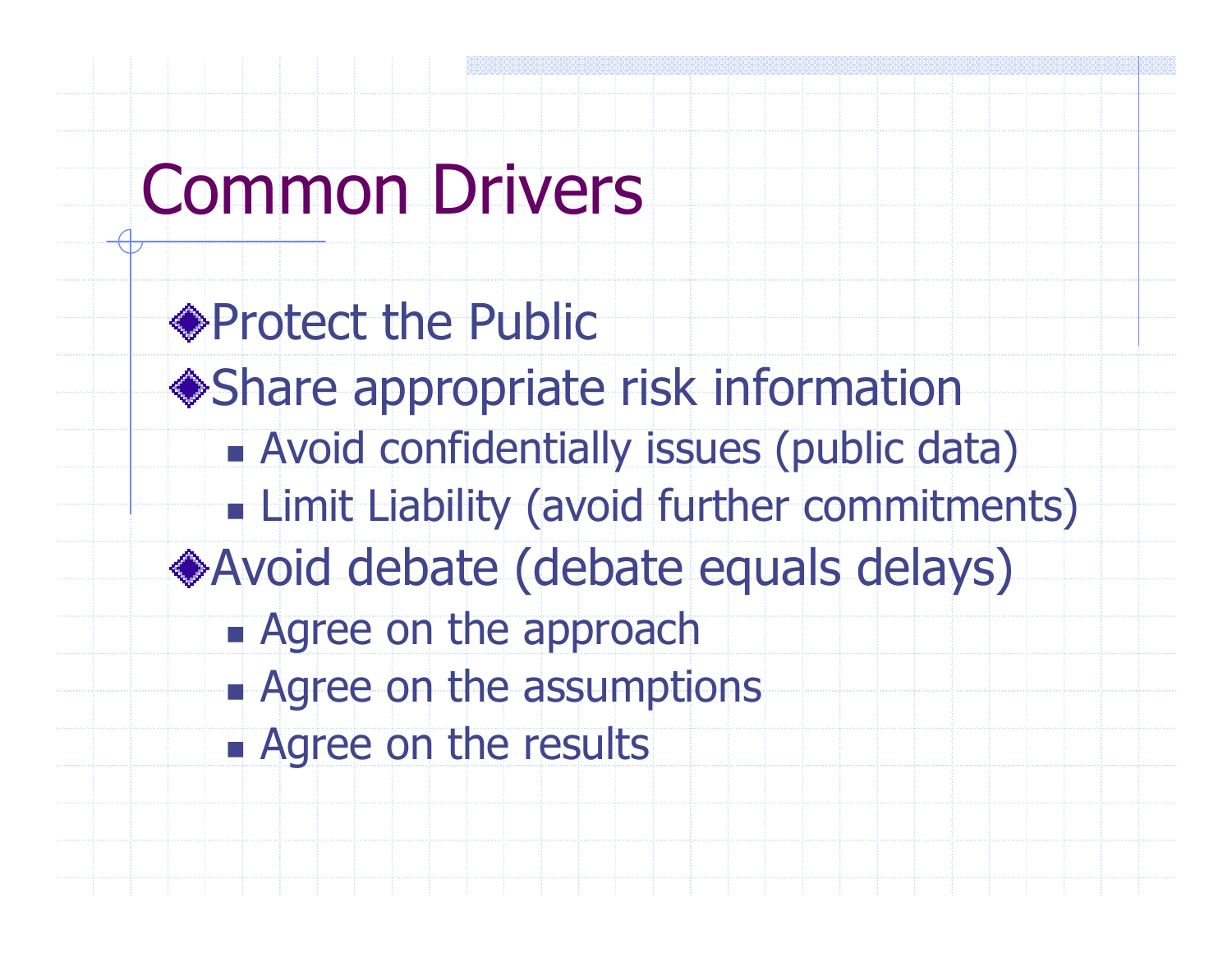# Why Avoid Debate

◆ Counties are likely only to challenge when they believe risks are understated

- n. **Example Companies do not want the perception that** they are understating actual risk
- F. **Companies do not want the perception that** they are challenging the requirements
- n. **Example Companies do not want the relationships to** become confrontational
- n. Companies do not want delays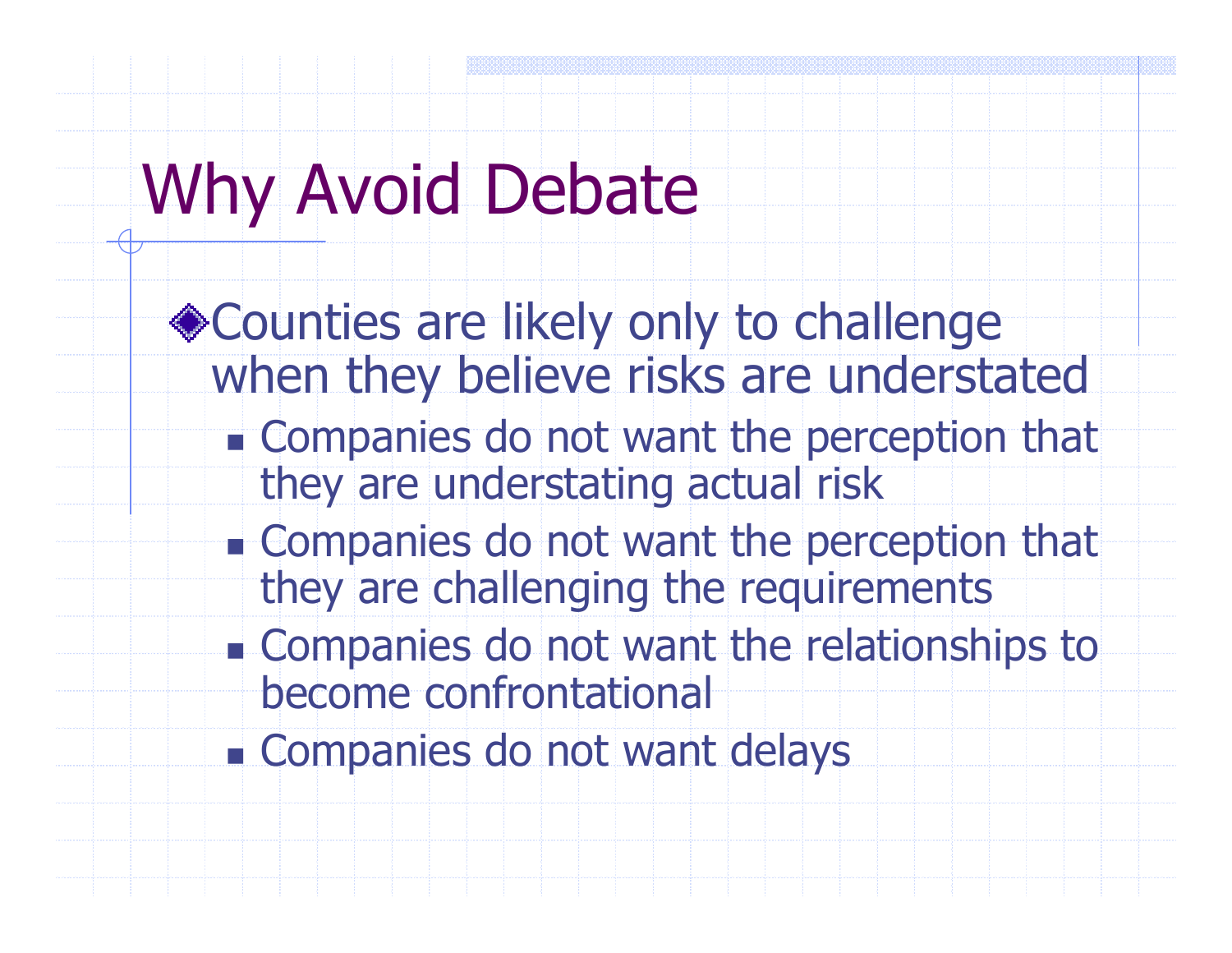## Benefits of the Screening Tool

Likelihood of Debate is minimizedn. **REMIACC Methodology** n. Simple (public) Inputs n. **Executively** Assumptions are already made n. **Example 11 Information can be readily shared** n. Analysis can be readily reproduced Protects the public (Conservative)**Exercise Figure 2** Protects the image of the corporations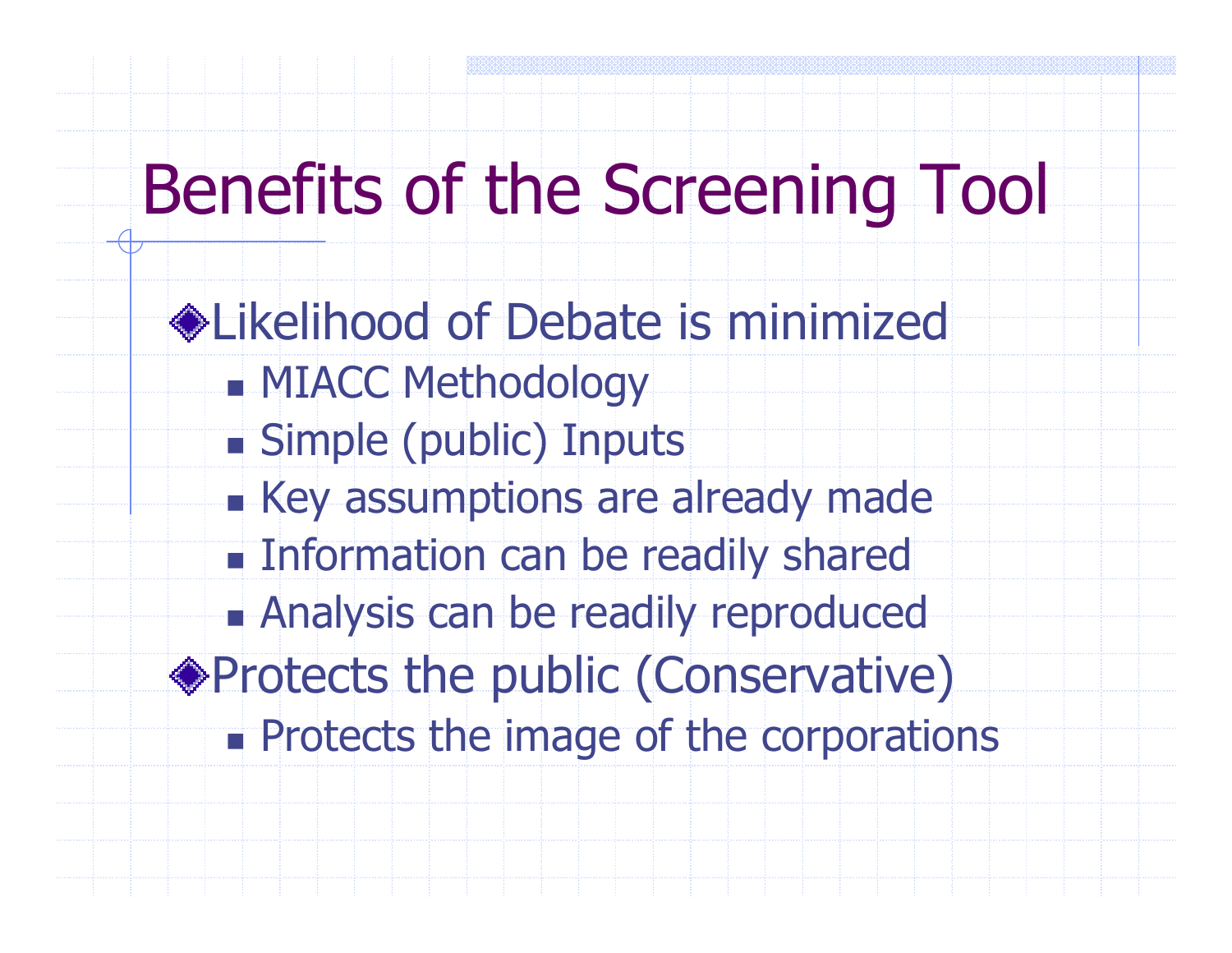### Weakness of the Methodology

Needs to better address risk elements such as pipelines

- Needs to better address liquids that are above their flashpoint (Pentane/Diluent)
- Needs to address flow rate issues

Needs to address other hazardous events (BLEVEs, Jet Fires)